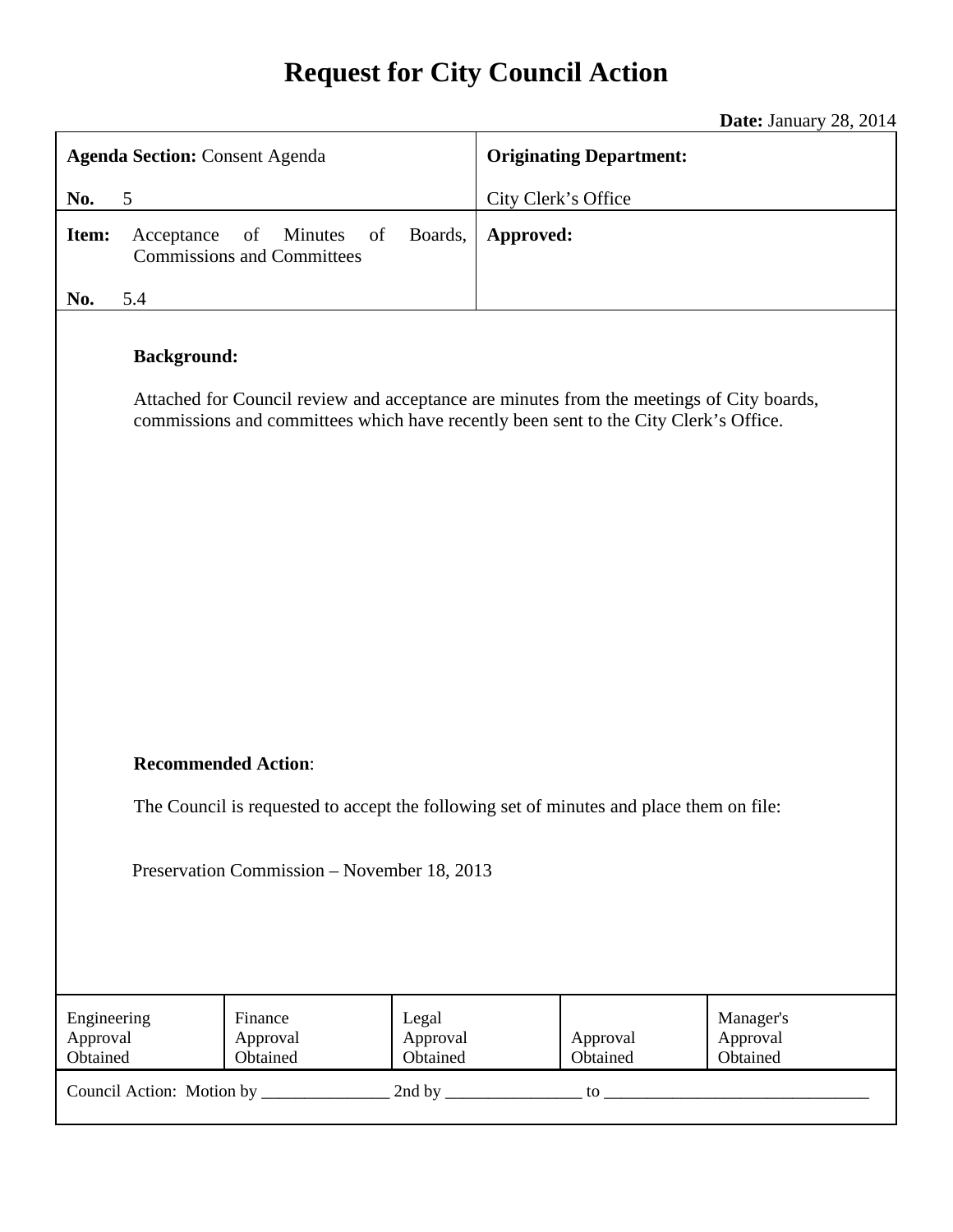### **MINUTES**

## **City of Carbondale Preservation Commission Monday, November 18, 2013 City Hall/Civic Center – 7:00 p.m***.*

1. **Roll Call:** Chair Parkinson called the meeting to order at 7:00p.m.

**Members Present:** Benedict, Doherty, Ittner, Parkinson, Sigler VanAwken (7:03)

**Members Absent:** Booker, Clark, Comparato

**Staff Present:** Sergeev

**Guests:** Catherine O'Connor, Jamie Franklin, Rebecca Parkinson

2. **Approval of Minutes:** Ms. Ittner moved, seconded by Mr. Sigler, to approve the minutes of October 21, 2013. The motion passed on a unanimous voice vote.

#### 3. **Communications and Reports:**

#### **A.** Educational and Technical Committee

Ms. Ittner spoke about the marker to be placed at the original site of Carbondale College. She said that the oral history just completed has memories of the old Varsity Theater and the West Elm neighborhood.

Mr. Parkinson asked the guests to introduce themselves, which they did. The Commissioners then introduced themselves to the guests. There was subsequent discussion regarding what the individual committees do for the Commission, and about potentially changing the name of the "Nomination and Hardship" Committee.

**B.** Nomination and Hardship Committee

No Report

**C.** Work Plan Committee

No Report

#### **D.** Certificate of Appropriateness Committee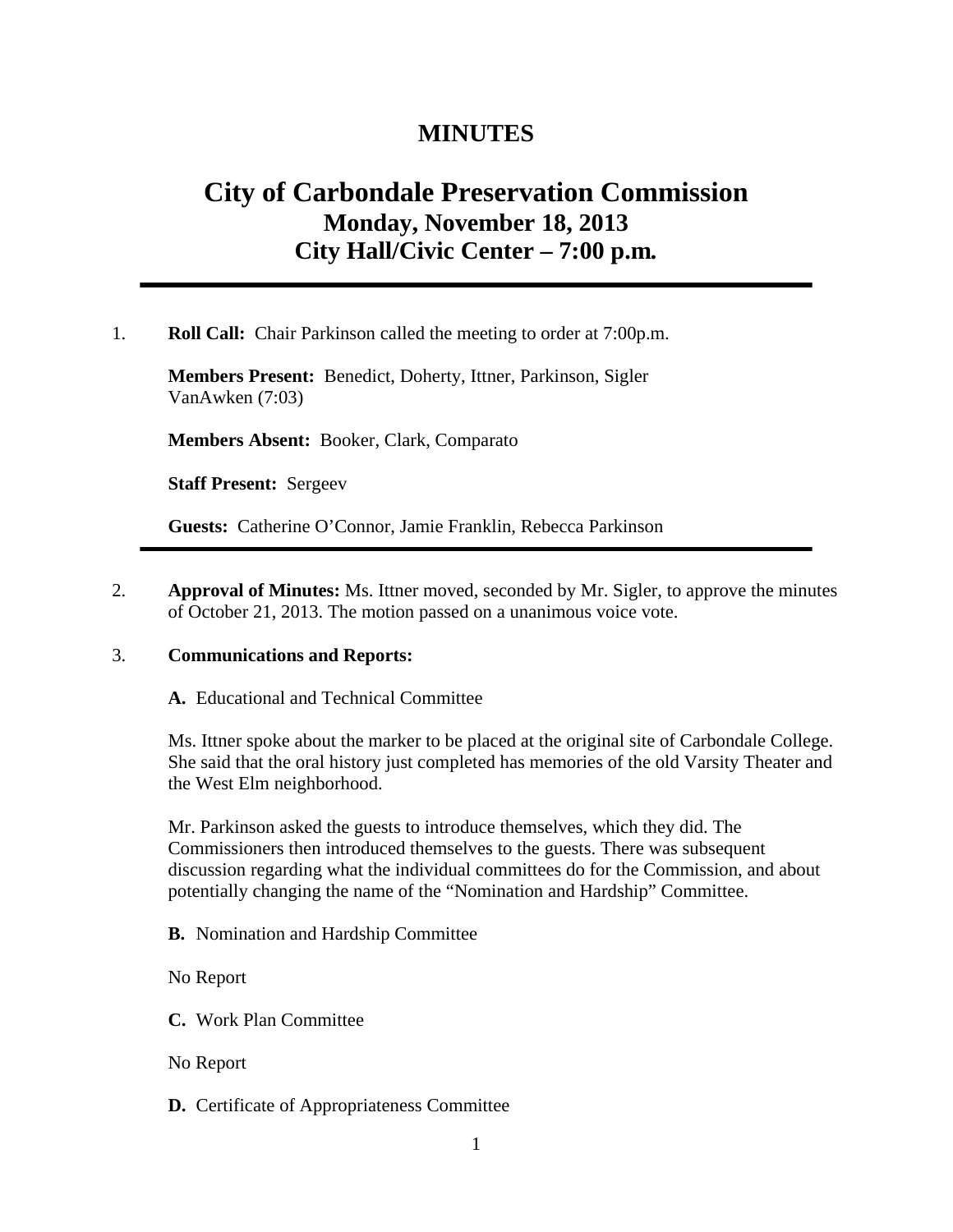No Report

#### 4. **Old Business:**

#### **A.** Discussion on Plaques

There was discussion regarding the fundraising and the number of words on the plaque, figuring that the cost will be around \$2500. As of now, Ms. Sergeev reported that the fund account contains \$1300, with another donation on its way as of now.

Ms. Ittner moved, seconded by Mr. VanAwken, to approve the wording for the plaque.

The motion was approved by a unanimous voice vote.

Mr. VanAwken asked Ms. Sergeev to keep the Commissioners informed as to the level of funding available in the coming month. Ms. Sergeev responded that she would.

Mr. Parkinson stated that the goal is to have the plaque installed in May, as a celebration of Preservation Month.

#### **B.** Certificate of Appreciation for Oral History Project

Mr. Parkinson spoke about how grateful the Commission is for the assistance from those who have helped with the Oral History Project. He asked the members about permission to send out a letter to those who have helped. He added that he would like to have the thank you cards out before the end of the year.

Ms. Ittner stated that she has the names of the people they need to go to.

Ms. Doherty moved, seconded by Mr. Sigler, that a letter be sent.

The motion passed on a unanimous voice vote.

Mr. Parkinson asked for a motion that the same two people be recognized by the City for their assistance.

Mr. Sigler moved, seconded by Ms. Doherty, that the request for recognition be made.

The motion passed on a unanimous voice vote.

#### 5. **New Business:**

**A.** Preservation Commission Objectives for the Future

Mr. Parkinson stated that he would like to take items A and C together. He then asked Ms. O'Connor to speak to the Commission and begin her evaluation.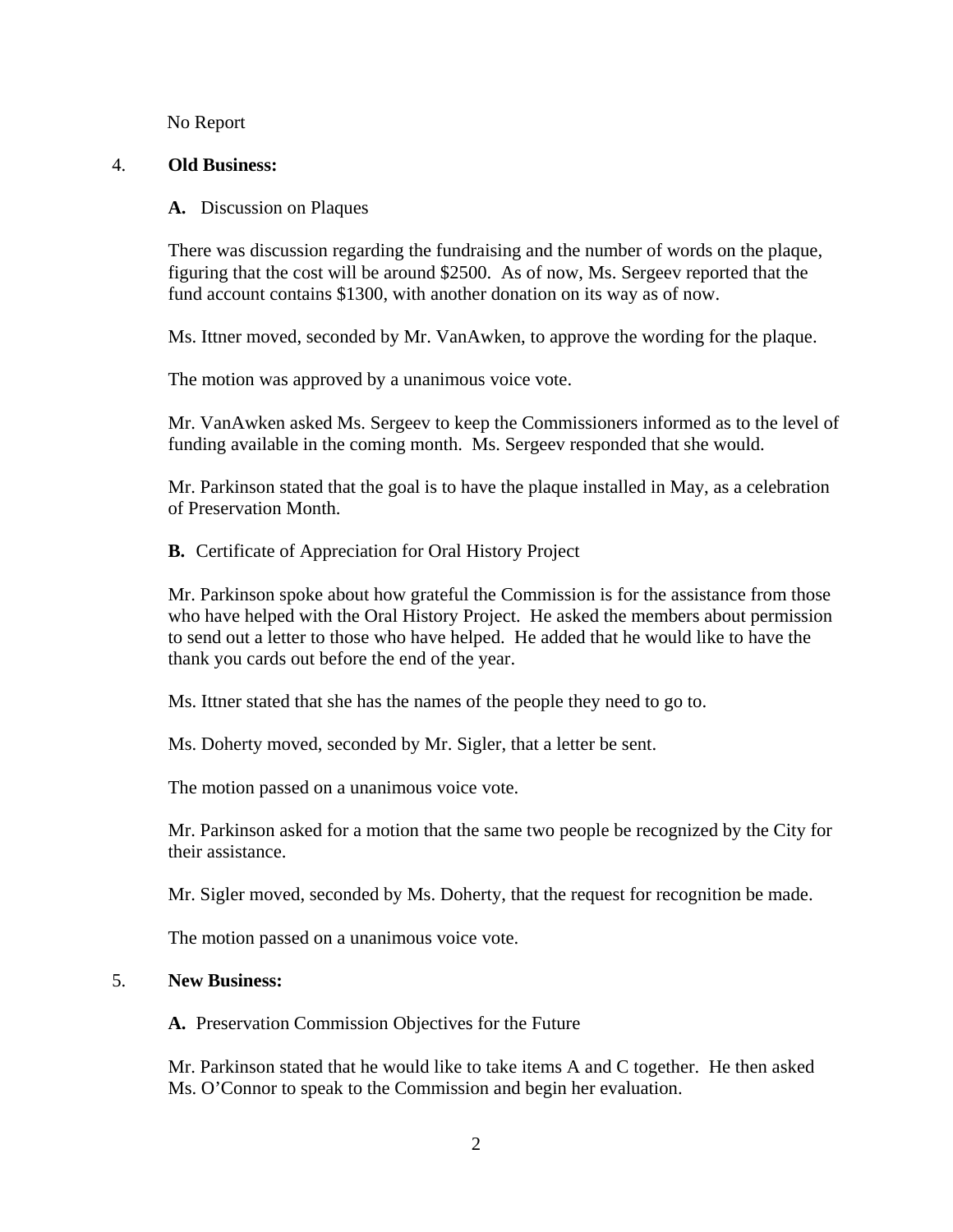Ms. O'Connor spoke about what it means to be a CLG City and how the Historic Preservation Commissions are set up in different states. She reviewed the importance of knowing the ordinance, the process for designation, and district involvement.

Mr. Parkinson explained that there are three district designations being worked on at this time.

Ms. O'Connor spoke about the tax credits and incentives for designated properties.

Mr. Parkinson stated that there seems to be a need for additional information in order to help potential designated property owners understand the process and what it means to them. He said that some wonder if they can make very minor changes to the exterior of their properties without permission from the City.

There was discussion regarding ways to provide information to the public, including making simple pamphlets and looking at other City's websites for ideas. Ms. O'Connor spoke about grants that are available to aid the Commission, including one to have consultants assist with the website and one that utilizes GPS to map out historic properties with information on each site. She mentioned RustinArc as a website to see what can be done with this sort of interactive information system and encouraged everyone to check it out.

Ms. O'Connor spoke about reimbursement money available for a conference in Springfield. She explained that the money would be sent directly to the City, then reimbursed to the individuals who attend for continuing education. She also talked about conducting a new survey, which has not been done by the City of Carbondale since 1991, to determine the historic sites and districts in the City.

There was discussion regarding the Arbor District being on the National Historic District list, but not on the local district list, and how this needs to be corrected.

Ms. O'Connor asked Ms. Sergeev to sign the document as the City representative to the Preservation Commission showing that the evaluation was completed. She said that she would scan and email a copy of the letter that she was going to compose for the City, so that Ms. Sergeev could forward it on to the Commissioners.

**B.** Preservation Commission Calendar for 2014

Ms. O'Connor stated that it would be a good idea for the Commission to meet with her again in about August to go over what kind of grant funding may be available at that time.

Mr. Parkinson asked to make June 16 optional, and cancel any meeting in July.

Mr. Sigler moved, seconded by Ms. Ittner, to approve the calendar as amended.

The motion was approved by a unanimous voice vote.